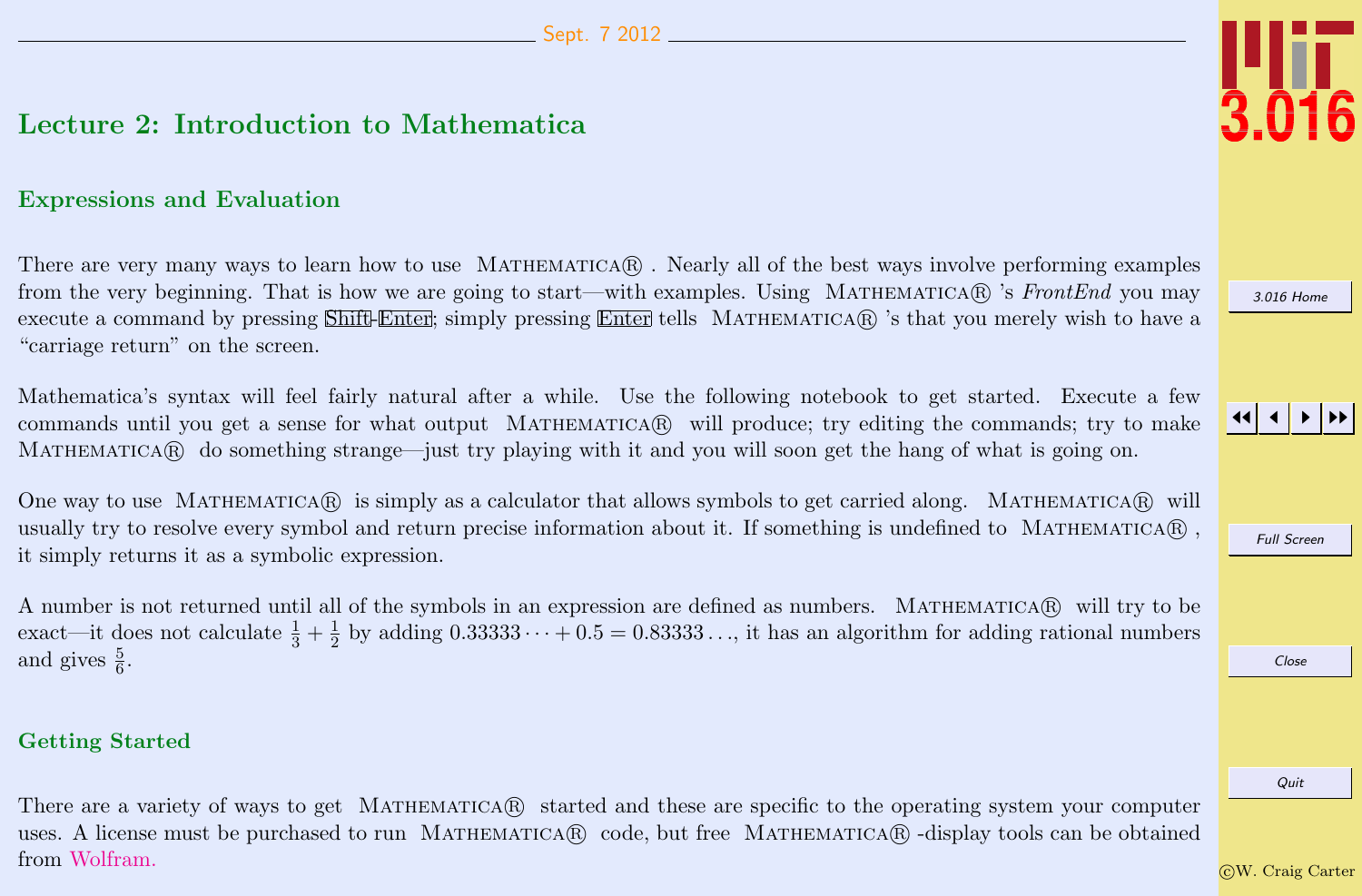The FrontEnd is the graphical interface between the user and MATHEMATICA $\mathbb{R}$  —you arrange your MATHEMATICA $\mathbb{R}$ input, sometimes with text-like comments, in the FrontEnd. The user must request the FrontEnd to pass something to MATHEMATICAR 's kernel, by pressing Shift-Enter. The kernel is the resident symbolic algebra software engine behind MATHEMATICAR .

The appearance of the FrontEnd depends on either provided or user-designed StyleSheets. Style sheets can be located under the Format menu.



[3.016 Home](http://pruffle.mit.edu/3.016-2012/)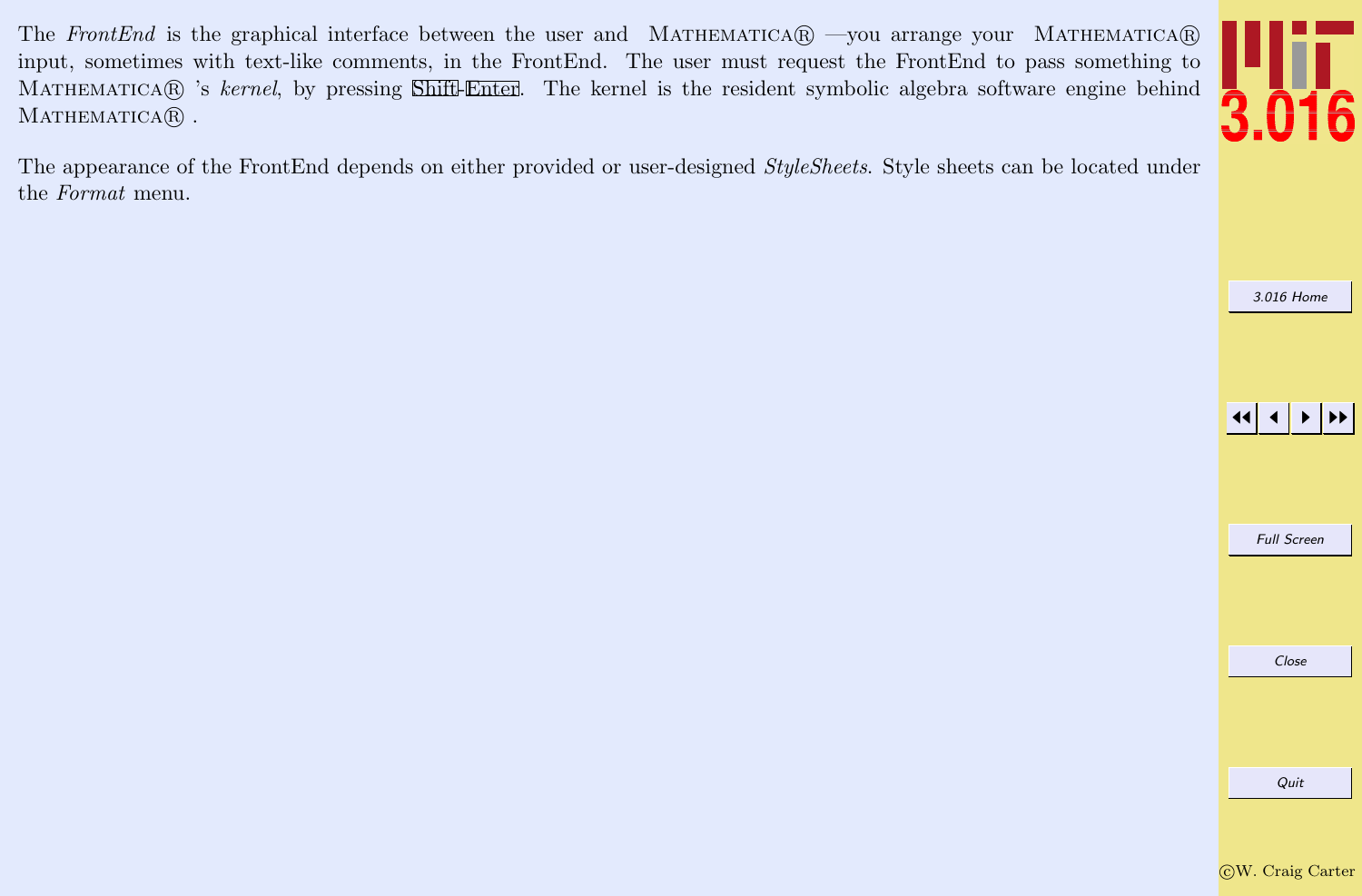#### CW. Craig Carter

Quit

### notebook (non-evaluated) Basic Input and Assignment

The methods of assigning symbols (SomeVariable) to expressions via SomeVariable = expr. The expr can contain other symbolic variables, functions, programs, graphics, and many other things. There are important differences between exact (symbolic) objects and numerical objects. Logical equalities (==) are not assignments, but are Boolean operations.

Lecture 02 MATHEMATICA(R) Example 1

pdf (evaluated, color)

#### Assigning values to symbols  $4\pi$  $\mathbf{1}$  $\overline{\mathbf{2}}$ UnitSphereVolume = a 3  $2a$  $\overline{4}$ ANewVariable =  $(2a + b)$  ^2 5 ANewVariable ^ 2 4 (3.14159265358979) 6  $\overline{7}$ UnitSphereNumericalVolume = b 8 ANewVariable Differences between exact expressions and numerical expressions و ا UnitSphereVolume - UnitSphereNumericalVolume  $4 ArcCos[-1]$ 10  $4$  ArcCos $[-1.0]$  $|11$  $\overline{\mathbf{3}}$  $|12$  $2 Pi - 2(3.141519)$  $|13$  $N[5/6]$ Distinction between Equality  $(==)$  and Assignment  $(=)$  $4$  ArcCos $[-1]$ 14  $\overline{\mathbf{3}}$  $4(3.14159)$ 15

 $\mathbf{R}$ 

1: A symbol is assigned to an expression with an equals sign =. Some symbols, such as  $\pi$ , are already defined—in MATHEMATICA $\mathbb{R}$  it is *exactly* the ratio of a circle's circumference to its diameter. Here, **a** is a symbol that could represent, for example, the volume of a sphere with radius  $1$ —and not an approximation depending on how many digits are used to numerically represent  $\pi$ .

 $pdf$  (evaluated, b &w)

- 2: In my opinion, the variable a is not a very good name. We might forget what it represents, or try to use it again in a different context. I think it is much better to use descriptive names, such as UnitSphereVolume. Here, because there is an assignment in UnitSphereVolume = a, MATHEMATICAR tries to see if there are any other assignments associated with the right-handside, and if there are it uses them until all possible assignments have been made.
- 3: Because no assignment was made to a just above, its value is not changed.
- 4: The RHS in an assignment (here to **ANewVariable**) can contain unassigned symbols.
- $6-7$ : Here, the symbols b and UnitSphereNumericalVolume are assigned to an approximation to the unit sphere volume.
- 8: Note that, because ANewVariable contains b, the assignment of b above is reflected in the current value of ANewVariable: MATHEMATICA®, will check to see if any symbol being output has been assigned.
- 9: To show the difference between the numerical approximation of  $\pi$  and the symbol  $\pi$ , subtraction shows that the difference is a very very small number.
- 10: Some functions can behave as *exact* if their values can be expressed exactly: here **ArcCos**[-1] is  $exactly\ pi.$
- 11: Notice that the output here is different, showing that  $\text{Arccos}[-1.0]$  has been replaced with a numerical representation because the function was executed on a numerical object.
- 14: The operator == tests to see if the LHS (left-hand side) and the RHS (right-hand side) can be determined to be equal, in which case it returns true.
- 15: If = can do so, it will return false if the two sides are not equal; otherwise if it can't say whether true or false, it will just return the statement itself.

html (evaluated)

3.016 Home

**Full Screen** 

Close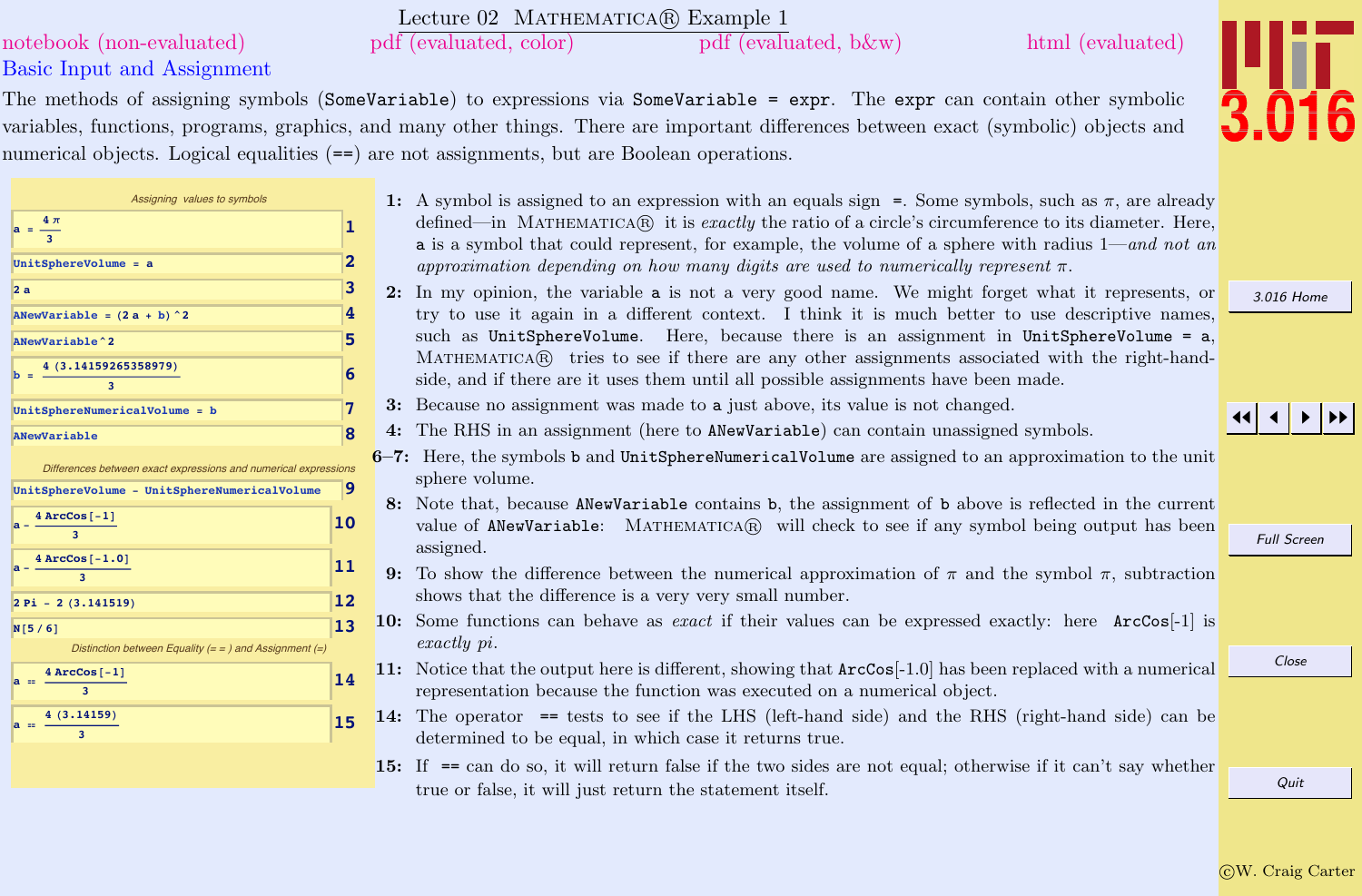#### ©W. Craig Carter

Quit

Lecture 02 MATHEMATICA $\mathbb R$  Example 2 pdf (evaluated, color)

 $pdf$  (evaluated, b &w)

## Building Expressions and Functions and Operations on Expressions

notebook (non-evaluated)

Sometimes it is easier to build up complicated expressions by entering shorter subexpressions beforehand. There are usually many ways to do the same thing in MATHEMATICA®, and this is demonstrated for functions. As you begin, pick the most simple method that works. Someday later you can pick up the alternative methods—they can be useful in advanced usage.

| <b>Mathematica Functions</b>                                                   |                                                                                                                                                                                                                   |                    |
|--------------------------------------------------------------------------------|-------------------------------------------------------------------------------------------------------------------------------------------------------------------------------------------------------------------|--------------------|
| $a = 1 / Exp[x]$                                                               |                                                                                                                                                                                                                   |                    |
| 2<br>$b = Cos[x]$                                                              |                                                                                                                                                                                                                   |                    |
| 3<br>$c = (a + b)$ ^2                                                          | 1-3: This is a simple example of building up an expression piece-by-piece. For very complicated expres-                                                                                                           |                    |
| Alternative Syntax for Functions (There are many ways to do the same<br>thina) | sions, this is much easier and less prone to typing errors.                                                                                                                                                       |                    |
| AnotherVersion of $b = x$ // Cos                                               | 4 4–8: One of the difficulties of learning MATHEMATICA® is that the syntax can appear to be very                                                                                                                  | 3.016 Home         |
| 5<br>$YetAnother Version of b = Cos@x$                                         | complicated and hard to remember. As you begin, just use functions in the form of $\cos[x]$ . Here,<br>just as a heads-up, other ways to do the samething are presented. We will use 4 sometimes in this          |                    |
| YetEvenAnotherVersionofb =<br>6<br>Function $[z, \text{Cos } [z]] [x]$         | course, because it is convenient. The most useful form is probably 8, this invokes the concept of a                                                                                                               |                    |
| YetStillAnotherVersionofb =                                                    | pure function.                                                                                                                                                                                                    |                    |
| Function $[Cos [ #]] [x]$                                                      | <b>10–11:</b> One of the powerful aspects of a symbolic algebra program is the manipulation of expressions.                                                                                                       |                    |
| 8<br>FinallyAnotherVersionofb = $(Cos [ #] &e) [x]$                            | It's fast and it doesn't make mistakes as one might using pencil and paper. Here are examples of                                                                                                                  |                    |
| $\mathbf{q}$<br>$\Delta$ NewVariable $\lceil x \rceil$                         | Expand (which expands all products) and Simplify (which uses an algorithm to choose among<br>various forms).                                                                                                      |                    |
| Mathematica Operations on expressions                                          |                                                                                                                                                                                                                   |                    |
| 10<br>$Another Version of C = Expand[c]$                                       | 12–13: Another powerful aspect is the ability to perform more advanced mathematics. The integral in<br>12 is one that <i>perhaps</i> you might have been able to do after one semester of calculus; 13 is one you |                    |
| 11                                                                             | would have to manipulate and look up in tables—the answer demonstrates that MATHEMATICA®                                                                                                                          | <b>Full Screen</b> |
| Simplify[AnotherVersionofC]                                                    | knows about many many different functions.                                                                                                                                                                        |                    |
| Calculus<br> 12                                                                | 14: If you see a symbol that you don't recognize you can either use the help-browser or ask the front-                                                                                                            |                    |
| IntegralofC = Integrate $[c, x]$                                               | end directly. MATHEMATICA® has a fairly consistent function naming strategy The first letter                                                                                                                      |                    |
| 13<br>Integrate $[c / x, x]$                                                   | of a word is always capitalized; compound words are concatenated together while maintaining the                                                                                                                   |                    |
| Getting information (part 1)                                                   | first letter capitalization; thus InverseBetaRegularized. A function is just another symbol—if a                                                                                                                  | Close              |
| 14<br>? ExpIntegralEi                                                          | symbol is followed by square brackets $\left[\right]$ the stuff inside the brackets become the argument(s) for                                                                                                    |                    |
|                                                                                | the function.                                                                                                                                                                                                     |                    |
|                                                                                |                                                                                                                                                                                                                   |                    |
|                                                                                |                                                                                                                                                                                                                   |                    |



html (evaluated)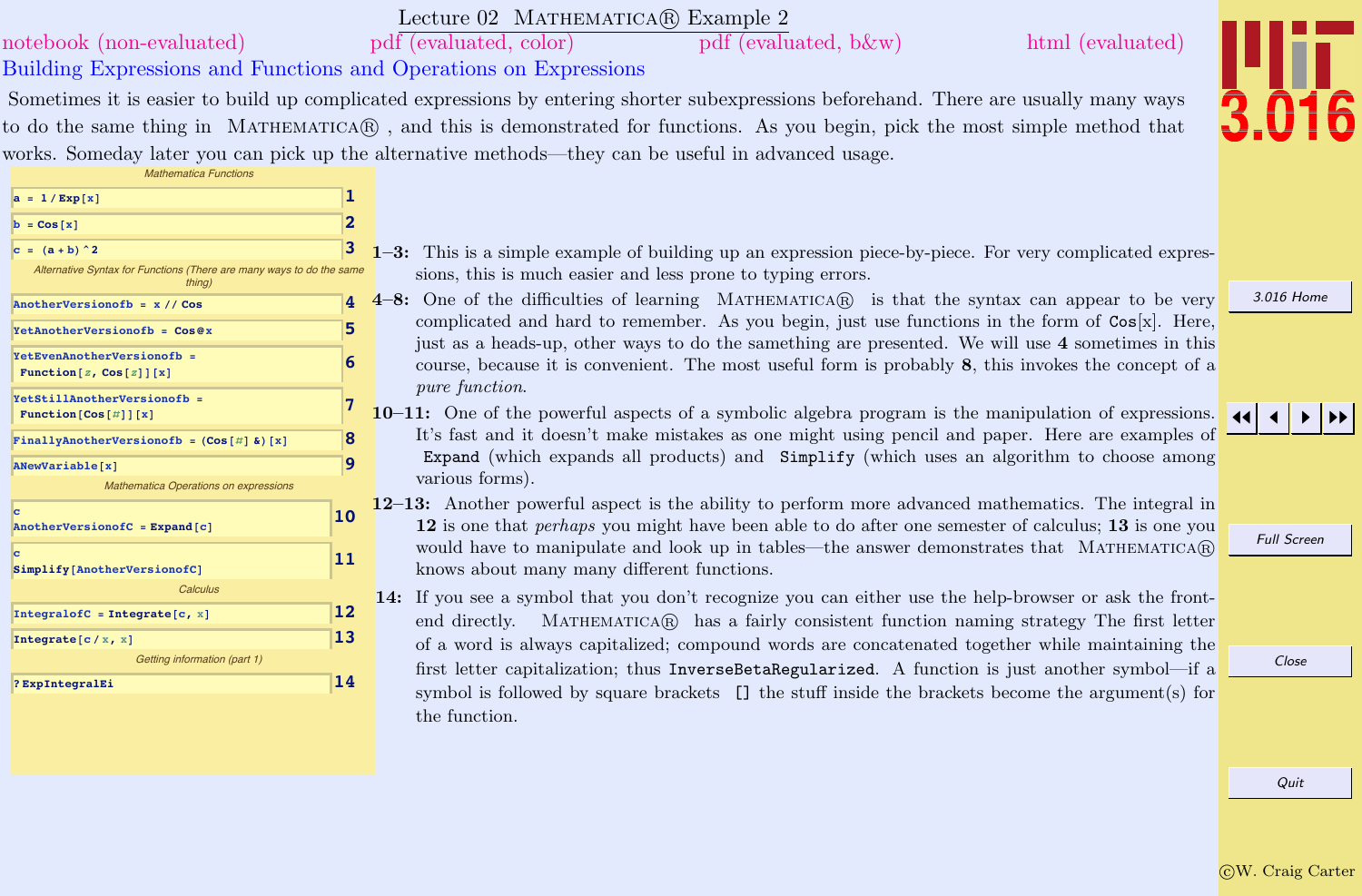## Calculus and Plotting [notebook \(non-evaluated\)](http://pruffle.mit.edu/3.016-2012/Notebooks/L02/Lecture-02.nb) [pdf \(evaluated, color\)](http://pruffle.mit.edu/3.016-2012/pdf/L02/Lecture-02-3-COL.pdf) [pdf \(evaluated, b&w\)](http://pruffle.mit.edu/3.016-2012/pdf/L02/Lecture-02-3-BW.pdf) [html \(evaluated\)](http://pruffle.mit.edu/3.016-2012/html/Lecture-02/HTMLLinks/index_3.html)

The derivative and integration methods are introduced. Simple plotting methods are demonstrated with an example of annotating a plot.

Lecture 02 MATHEMATICA<sup>®</sup> Example 3

| $D[$ ANewVariable $[x]$ , x]                                                                                           |                         | 1: If MATHEMATICAR can't differentiate or integrate a function, it will be left in a symbolic form.                  |                    |
|------------------------------------------------------------------------------------------------------------------------|-------------------------|----------------------------------------------------------------------------------------------------------------------|--------------------|
| Integrate [ANewVariable [x], x]                                                                                        | $\overline{\mathbf{2}}$ | is MATHEMATICA $(\widehat{R})$ 's function to take derivatives.                                                      |                    |
| $D[$ ANewVariable $[x]$ , z]                                                                                           | 3                       | 2: If Integrate can't integrate a function, it will return the result in symbolic form.                              |                    |
| $tempvar =$<br>Integrate[ANewVariable[x], {x, 0, y}]                                                                   | 4                       | <b>3:</b> MATHEMATICA $\circledR$ is rigorous about applying the rules of calculus                                   |                    |
| $D[$ tempvar, x]                                                                                                       | 5                       | 4: Let temporar be the result of integrating some function of x from 0 up to some arbitrary value $y$ —the           |                    |
|                                                                                                                        | 6                       | result should be a function of y.                                                                                    |                    |
| $D$ [tempvar, y]                                                                                                       |                         | 5-6: MATHEMATICA $\circledR$ knows about the fundamental theorems of calculus                                        | 3.016 Home         |
| Factor [IntegralofC]                                                                                                   |                         | <b>7:</b> The calculus operations will often create long and complicated expressions. That two expressions           |                    |
| IntegralofC<br>AnotherVersionofIntegralofC =                                                                           | 8                       | are equivalent can <i>sometimes</i> be shown with built-in functions such as <b>Simplify</b> , <b>FullSimplify</b> , |                    |
| Integrate[AnotherVersionofC, x]                                                                                        |                         | Factor, Expand, Collect, etc., but sometimes it is an art to turn an expression into an aesthetic                    |                    |
|                                                                                                                        | 9                       | form.                                                                                                                |                    |
| D[Integrable, x]                                                                                                       |                         | 8-10: Reassign Integral of C to the <i>indefinite integral of c</i> —note, the constant of integration is set to     |                    |
| Factor[c]                                                                                                              | 10                      | zero. The integration-result is not necessarily left in the most simple form.                                        |                    |
| $\text{Simplify}[\text{D}[\text{IntegralofC, x}]]$                                                                     |                         | 11: This is the simplest form of Plot. The second argument is a list giving the variable and its bounds.             |                    |
| Plot[IntegralofC, $\{x, 0, 10\}$ ]                                                                                     | 11                      | The first argument should have a numerical value at most of the points within the variable's bounds.                 |                    |
| Plot[{IntegralofC, c}, $\{x, 0, 10\}$ ]                                                                                | 12                      | 12: These two expressions ought to be the same; however, the output-result doesn't make this obvious.                |                    |
| Plot[c, {x, 0, 10}, PlotRange $\rightarrow$ {0, 0.0001}]                                                               | $ 13\rangle$            | 13: Here, operations on the above expressions do show that they are same.                                            | <b>Full Screen</b> |
| Options [Plot]                                                                                                         | 14                      | 14: This is the simplest version of Plot—all it needs is the expression to plot and the range over which             |                    |
| Plot $[\{\text{Integrable}, c\}, \{x, 0, 10\},$                                                                        |                         | to plot a variable—in this case x from 0 to 10.                                                                      |                    |
| PlotStyle $\rightarrow$ {{Red, Thickness[0.005]},<br>${RGEcolor[0.2, 0.56, 1]},$                                       |                         | <b>15:</b> If we form a list of two expressions with $\{\text{-}\}\$ , then we get a curve for each expression.      |                    |
| Thickness $[0.0075]$ } }, BaseStyle $\rightarrow$                                                                      | 15                      | 16: MATHEMATICA $\circledR$ 's Plot has an algorithm to set the values of y-axis if it is not specified. To specify, |                    |
| {FontFamily $\rightarrow$ "Helvetica", FontSize $\rightarrow$ 24},<br>$PlotLabel \rightarrow "$ A Function (Pretty Sky |                         | one sends Plot and option in the form of a rule—here the rule is specified for PlotRange.                            | Close              |
| Blue) \nand Its Integral (Red) \n",                                                                                    |                         | 17: To find all the possible options for a function with their default values, the Options function provides         |                    |
| $\texttt{AresLabel} \rightarrow \{\text{``Value''}, \text{``Argument''}\},$<br>$ImageSize \rightarrow 800$ ]           |                         | a way to decipher what aspects of a plot can be changed easily.                                                      |                    |
|                                                                                                                        |                         | 18: Here is an example with a plot title, axes labels, different colors and thickness for the curves.                |                    |
|                                                                                                                        |                         |                                                                                                                      |                    |
|                                                                                                                        |                         |                                                                                                                      |                    |

c W. Craig Carter

Quit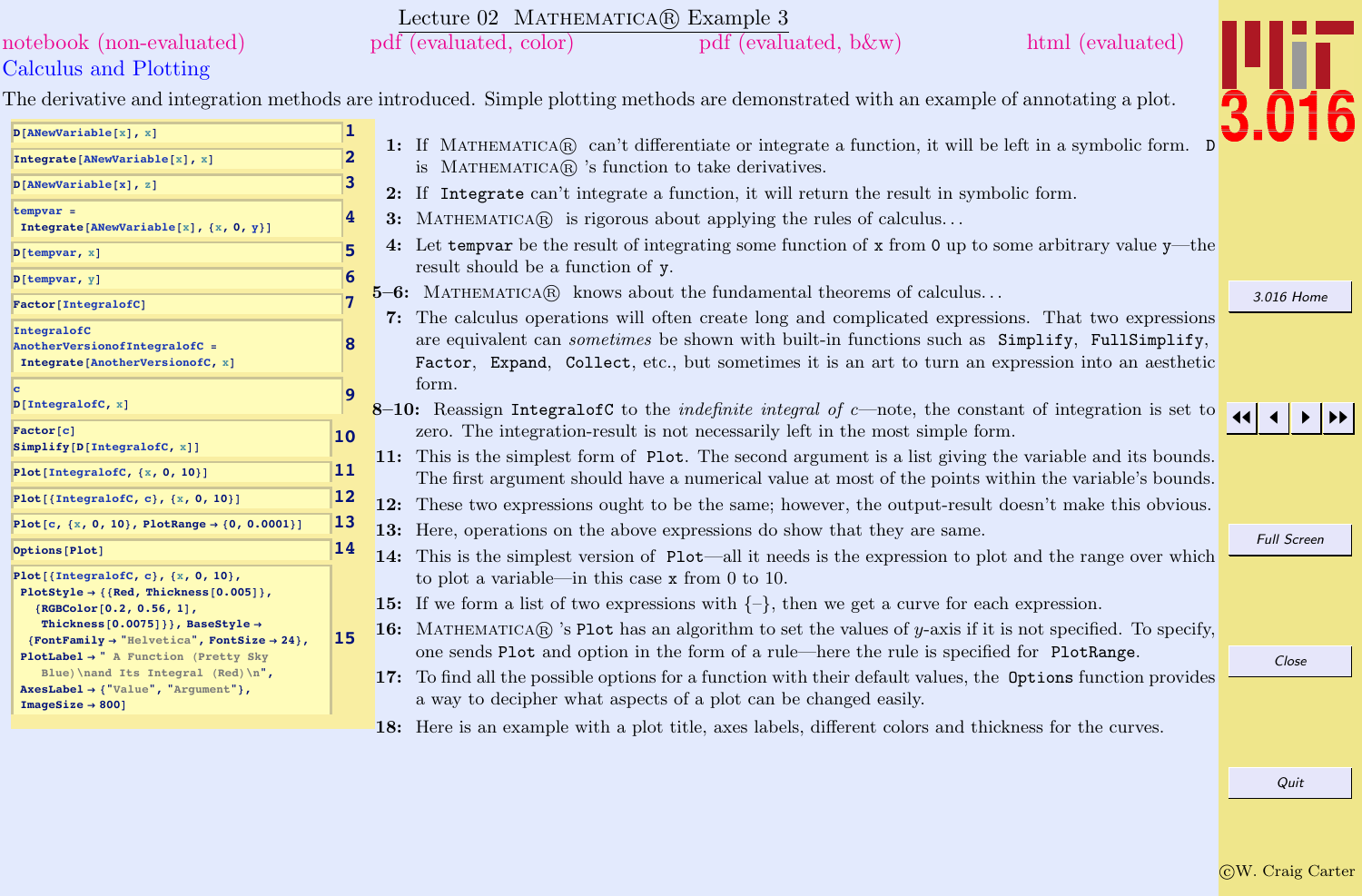#### c W. Craig Carter

Quit

## Lecture 02 MATHEMATICA(R) Example 4

[notebook \(non-evaluated\)](http://pruffle.mit.edu/3.016-2012/Notebooks/L02/Lecture-02.nb) [pdf \(evaluated, color\)](http://pruffle.mit.edu/3.016-2012/pdf/L02/Lecture-02-4-COL.pdf) [pdf \(evaluated, b&w\)](http://pruffle.mit.edu/3.016-2012/pdf/L02/Lecture-02-4-BW.pdf) [html \(evaluated\)](http://pruffle.mit.edu/3.016-2012/html/Lecture-02/HTMLLinks/index_4.html)

## Lists, Lists of Lists, and Operations on Lists

Lists are useful ways to keep related information together, and MATHEMATICA® uses them extensively. Lists could be created in MATHEMATICA(R) by using the List function, but they are usually entered in with curly-brackets  $\{\}$  and each *element* of the list is separated by commas. List elements can be about anything, even lists themselves.

| AList = $\{a, b, 2, 7, 9, 1.3, \frac{\pi}{2}, 0\}$                                    | 1  |
|---------------------------------------------------------------------------------------|----|
| Length [AList]                                                                        | 2  |
| Cos[AList]                                                                            | 3  |
| AList<br>AList [[2]]                                                                  | 4  |
| AList [[{3, 6}]]                                                                      | 5  |
| AList [[-2]]                                                                          | 6  |
| Sort[AList]                                                                           | 7  |
| Select [AList, Number0]                                                               | 8  |
| Reverse[Sort[Select[AList, Number0]]]                                                 | 9  |
| Select [AList, Even0]                                                                 | 10 |
| Select[AList, Prime0]                                                                 | 11 |
| $Perms =$<br>Permutations [Select [AList, ExactNumberQ]]                              | 12 |
| Dimensions [Perms]                                                                    | 13 |
| Transpose[Perms] // MatrixForm                                                        | 14 |
| TranPerms = Transpose [Perms];                                                        | 15 |
| TranPerms[[3]]                                                                        | 16 |
| TranPerms[[1, 4]]                                                                     | 17 |
| IntList =<br>Table[i, {i, 1, Length[TranPerms[[1]]]}]                                 | 18 |
| TranPerms // MatrixForm<br>TranPerms [[All, Select [IntList, OddQ]]] //<br>MatrixForm | 19 |

- 1–2: Here is a simple assignment of a list to a variable and the operation of Length on the list.
- 3: Some functions, such as Cos here, are threadable functions; when called on a list-argument, they will produce a list of that function applied to each list element.
- 4: A list's parts (its elements) can be picked out in a variety of ways. The Part function has a shorthand double-bracket form.
- 5: If the argument inside the double bracket is a list of integers, the elements corresponding to those integers are returned.
- 6: Negative integers pick elements from the end of the list.
- 7: Sort returns a sorted list; it will also take a second argument to specify alternative sorting rules.
- 8–11: There are plenty of functions designed to operate on lists; here Select returns those elements for which the second argument (NumberQ, in 8) evaluates to True. Functions can be applied sequentially, as in 9, and the inner-most function is applied first.
- 12–13: A list's elements can be lists themselves. For example, a matrix is represented by a list of a list. In 12, Permutations creates a list whose elements are all the permutations (which are list themselves) of the list on which Permutations was executed. And there even are higher-dimensional structures such as tensors. Dimensions is a useful way of learning about such structures.
- 14: Here, the post-fix operator for a function (MatrixForm) is used to change the way a matrix is displayed. Note, the result is not a matrix, but a DisplayForm of a matrix.

15: Transpose returns the result of taking a matrix and turning the rows into columns and vice-versa.

- 18: Table is a common way to produce a list; here, a list of integers as long as the first row of TransPerms is produced.
- 19: This is a fairly advanced example of extracting the odd-numbered columns of a matrix. The list IntList is simply the integers for each column; its odd-numbered members are selected and become the second (i.e., column) argument of the Part selection. The first argument is All, so the entire row is captured for each selected column.

[3.016 Home](http://pruffle.mit.edu/3.016-2012/)

JJ J I II

Full Screen

Close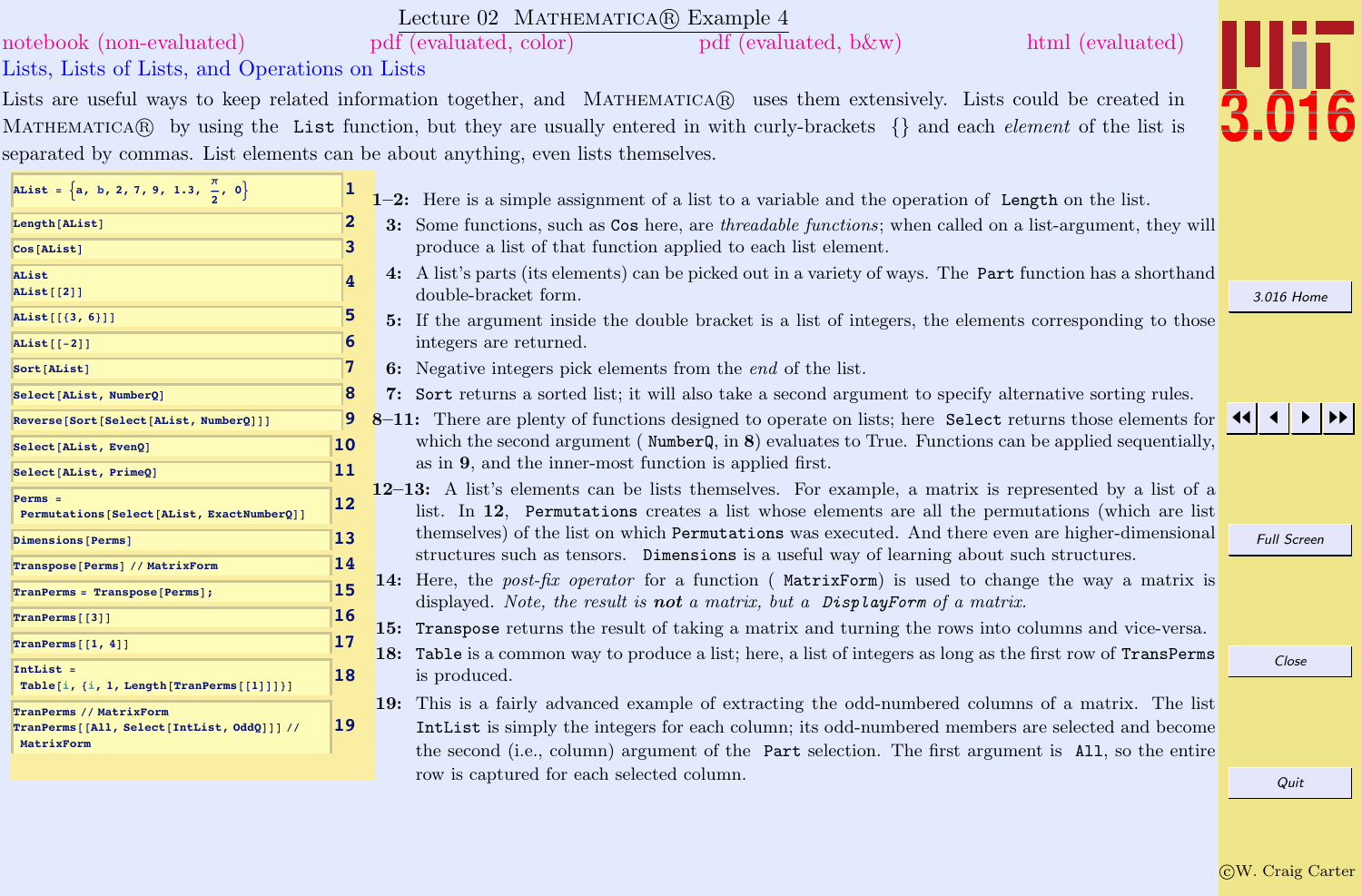#### c W. Craig Carter

## Lecture 02 MATHEMATICA(R) Example 5

Rules  $(\rightarrow)$  and Replacement  $($ .); Getting Help [notebook \(non-evaluated\)](http://pruffle.mit.edu/3.016-2012/Notebooks/L02/Lecture-02.nb) [pdf \(evaluated, color\)](http://pruffle.mit.edu/3.016-2012/pdf/L02/Lecture-02-5-COL.pdf) [pdf \(evaluated, b&w\)](http://pruffle.mit.edu/3.016-2012/pdf/L02/Lecture-02-5-BW.pdf) [html \(evaluated\)](http://pruffle.mit.edu/3.016-2012/html/Lecture-02/HTMLLinks/index_5.html)

A rule leftvar  $\rightarrow$  rightvar is similar to assignment in that it associates a new symbol (leftvar) with something else, but the value is not assigned—it does not effect future values of the left-hand-side symbol. Rules are often used in conjunction with replacements and to set options in functions. Many of MATHEMATICA® functions, (e.g., Solve) return rules as a result.

**ARule =**  $a \rightarrow \frac{\pi}{a}$ **3 a 2 3 AList AList ê. ARule SomeRules** =  $\left\{ \text{ARule, } b \rightarrow \frac{\pi}{12} \right\}$ **AList <sup>ê</sup>. SomeRules 5 a = SomeOtherSymbol; 6 AList 7 8R RationalE** *x*<sub> $\sim$ </sub> *f R R B B m z f B B m eg* **<b>***m m h m h m h n n n n n n n n n n n n l AList* **/. SomeRules) /. StrangeRule <b>9** 

 $Rules \rightarrow and Replacement$  /.

**Getting Help:** Several methods of getting help are available.

| 1. Typing ?ExpIntegralEi returned information about the symbol     |
|--------------------------------------------------------------------|
| ExpIntegralEi. Typing ??FunctionName gives even more               |
| information-try $??Plot.$ Wildcards can also by used as demon-     |
| strated below. You can click on the resulting grid-list to pull up |
| documentation.                                                     |

**? \*Exp\* 10**

Each of the above is linked to Mathematica's Help Browser.

2. Typing Options[Plot] returned a list of options that can be adjusted by the user until the result (in this case the appearance) of the plot is satisfactory.

Mathematica's Help Browser is a very useful tool and will probably become a primary resource for students. It contains good tutorials and demonstrations that can be copied and pasted. It has very good and concise descriptions of mathematics; in fact, exploring the Help Browser is a good way to explore mathematics as well as Mathematica. For [instance , the discussion of "Combinatorial Functions" by typing "Combi](http://pruffle.mit.edu/3.016-2012/html/Lecture-02/HTMLLinks/index_5.html)natorial" at the help browser---you will get a list of results that points to tutorials and overvies.

| 1: The rule $a \rightarrow \pi/3$ is assigned to the symbol ARule. The rule can be read as, "let a become $\pi/3$ ".<br>2: Note, the rule does not make an assignment to the symbol a.                                                         |  |       | 3.016 Home         |  |
|------------------------------------------------------------------------------------------------------------------------------------------------------------------------------------------------------------------------------------------------|--|-------|--------------------|--|
| 3: A rule can be applied with the function Replace, but the syntax (.) is typically used instead; one<br>can read expression/.rule as "what would expression become, if rule was applied to it."                                               |  |       |                    |  |
| $4-5$ : Rules can be collected into lists, and then applied sequentially to an expression.                                                                                                                                                     |  |       |                    |  |
| 6: Assignment of a will change the form of ARule, because if MATHEMATICA(R) is asked for a symbol<br>it will make any assignments that have been called—in this case, ARule will automatically become<br>SomeOtherSymbol $\rightarrow \pi/3$ . |  |       |                    |  |
| 7: Likewise, AList will change because it contained the symbol a.                                                                                                                                                                              |  |       |                    |  |
| 8: This is a somewhat advanced example using patterns and delayed rules, which will be explained                                                                                                                                               |  |       |                    |  |
| later, but the point is this: Rules are necessary for manipulations in MATHEMATICA®, but can be<br>used to generate "mistakes." Think of Rule and Replace acting on an expression as "What would                                               |  |       | <b>Full Screen</b> |  |
| the expression be if a certain rule were applied to it?" If the rule is wrong, the resulting expression<br>will be as well.                                                                                                                    |  |       |                    |  |
| <b>9:</b> As an exercise, see if you can figure out why this list turned out like this.                                                                                                                                                        |  |       |                    |  |
| 10: Besides the help browser, there are ways to get help directly from the FrontEnd. Here, a list of<br>hyperlinks to documentation for functions containing the string "Exp" is obtained.                                                     |  | Close |                    |  |
|                                                                                                                                                                                                                                                |  |       |                    |  |
|                                                                                                                                                                                                                                                |  |       |                    |  |
|                                                                                                                                                                                                                                                |  | Quit  |                    |  |
|                                                                                                                                                                                                                                                |  |       |                    |  |

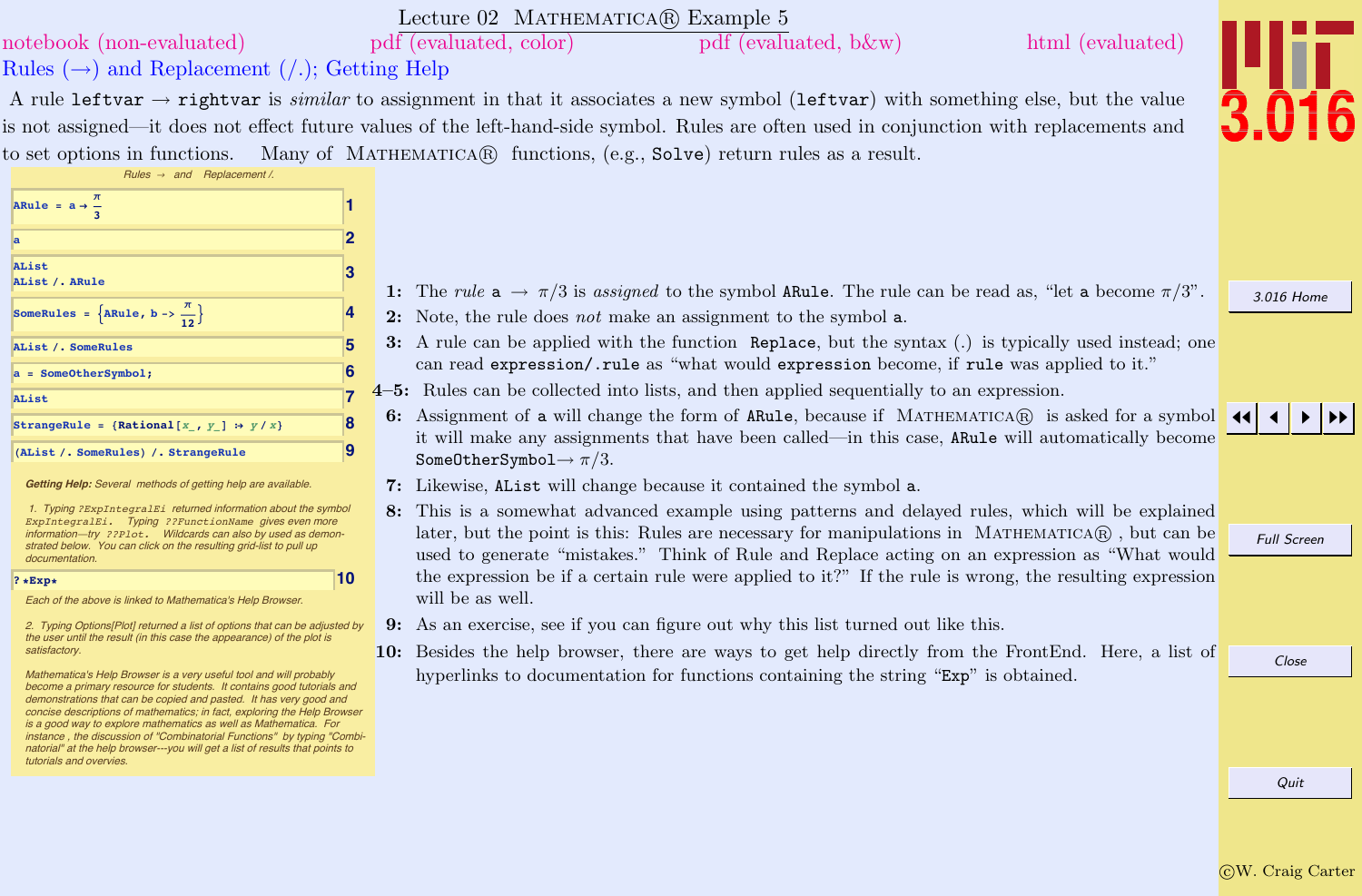## Getting Help on Mathematica

With the implementation of MATHEMATICA $\mathbb{R}$  6.0, the help-browser changed considerably. Many consider it an improvement, but I am not yet convinced—perhaps I am becoming inflexible and resistant to change.

In the old days, one would memorize large portions of the MATHEMATICAR book—which has grown continuously heavier since its first publication in the early 1990's—and rely on the useful "?" and "??" operators. The use of "?" with the wildcard enabled a beginning user to track down almost any MATHEMATICA(R) function. The Options function is also a very efficient way to discover alternate ways of getting results.

Wolfram decided to stop updating the book as of 6.0, and it is no longer being published. When MATHEMATICA $\mathbb{R}$  first came out (I was already familiar with symbolic algebra packages like Macsyma, which predated Mathematica <sup>R</sup> ), I learned it by reading the entire book in one sitting and then I could quickly find and reread parts as I needed it. I found this very effective, and I am curious about what is the most effective way to learn MATHEMATICAR today. I'd be happy to hear suggestions.

In any case, I encourage you to idly explore the MATHEMATICA(R) Help-Browser. You will not only learn about MATHEMATICA(R) , but also about mathematics.

Quit



[3.016 Home](http://pruffle.mit.edu/3.016-2012/)

JJ J I II

Full Screen

Close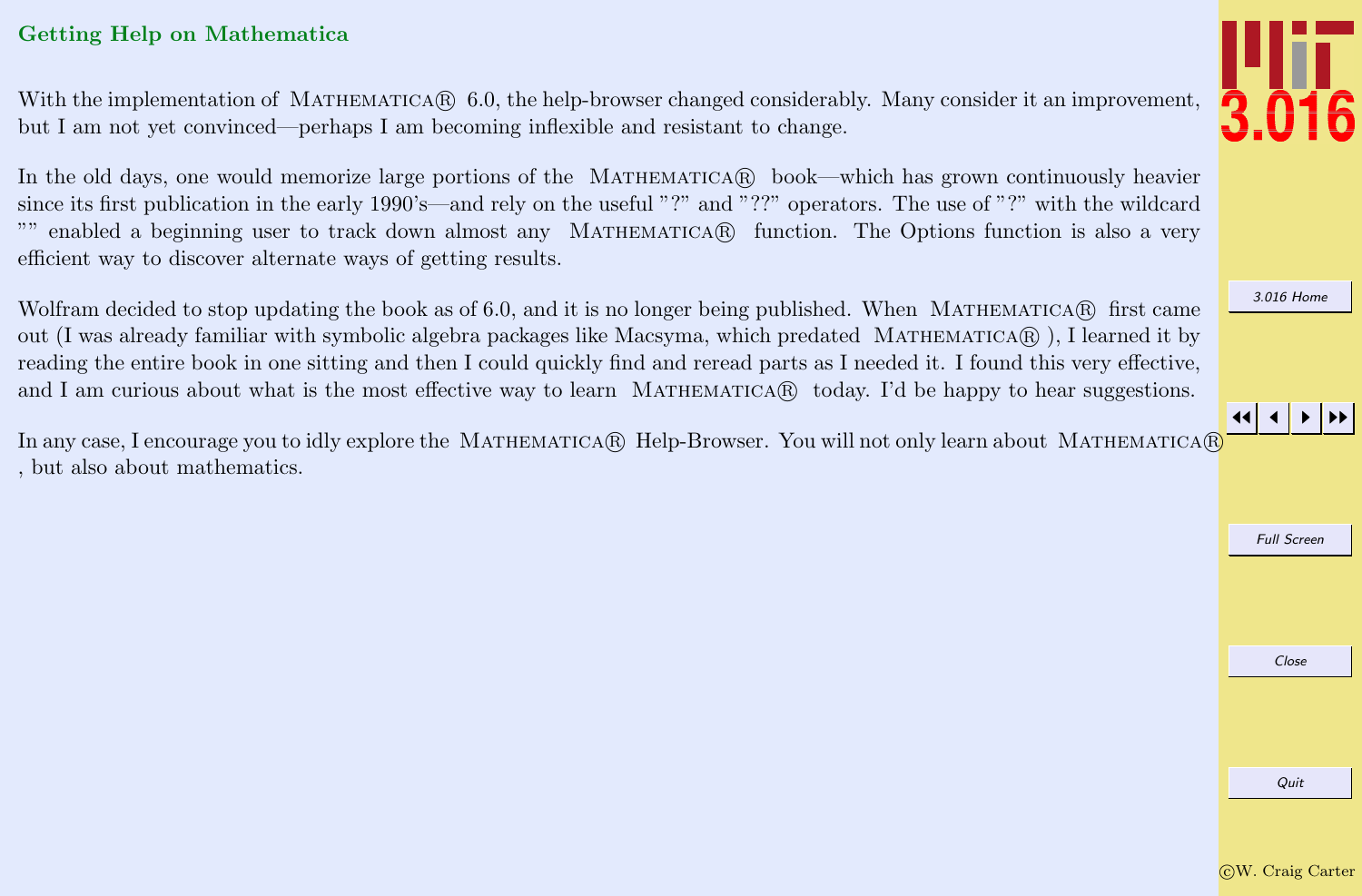# Index

| $\rightarrow$<br>rules, 7                                                 | ImageSize, 5<br>Integrate, 5                                                                          |
|---------------------------------------------------------------------------|-------------------------------------------------------------------------------------------------------|
| $\sqrt{ }$ .<br>replacement, 7                                            | kernel, 2                                                                                             |
| $=, 3$<br>$==, 3$<br>[1, 4]                                               | Length, $6$<br>List, $6$                                                                              |
| $\{\}, 6$<br>All, $6$<br>ArcCos, 3<br>AxesLabel, 5<br>axis labels, 5      | Mathematica<br>getting information, 8<br>help browser, 8<br>Mathematica function<br>$==, 3$<br>$=, 3$ |
| BaseStyle, 5                                                              | All, $6$<br>ArcCos, 3                                                                                 |
| Collect, $5$                                                              | AxesLabel, 5<br>BaseStyle, 5                                                                          |
| D, 5                                                                      | Collect, 5                                                                                            |
| Dimensions, 6                                                             | Dimensions, 6                                                                                         |
| DisplayForm, $6$                                                          | DisplayForm, 6                                                                                        |
| executing command with shift-enter<br>difference between entering text, 1 | D, 5<br>Expand, $4, 5$<br>Factor, 5                                                                   |
| Expand, $4, 5$                                                            | FullSimplify, 5                                                                                       |
| Factor, 5                                                                 | ImageSize, 5                                                                                          |
| FrontEnd, $1, 2$                                                          | Integrate, 5                                                                                          |
| FullSimplify, 5                                                           | Length, $6$                                                                                           |
| help browser, 8                                                           | List, $6$<br>MatrixForm, 6                                                                            |



 $\overline{\text{C}}\text{W}$ . Craig Carter